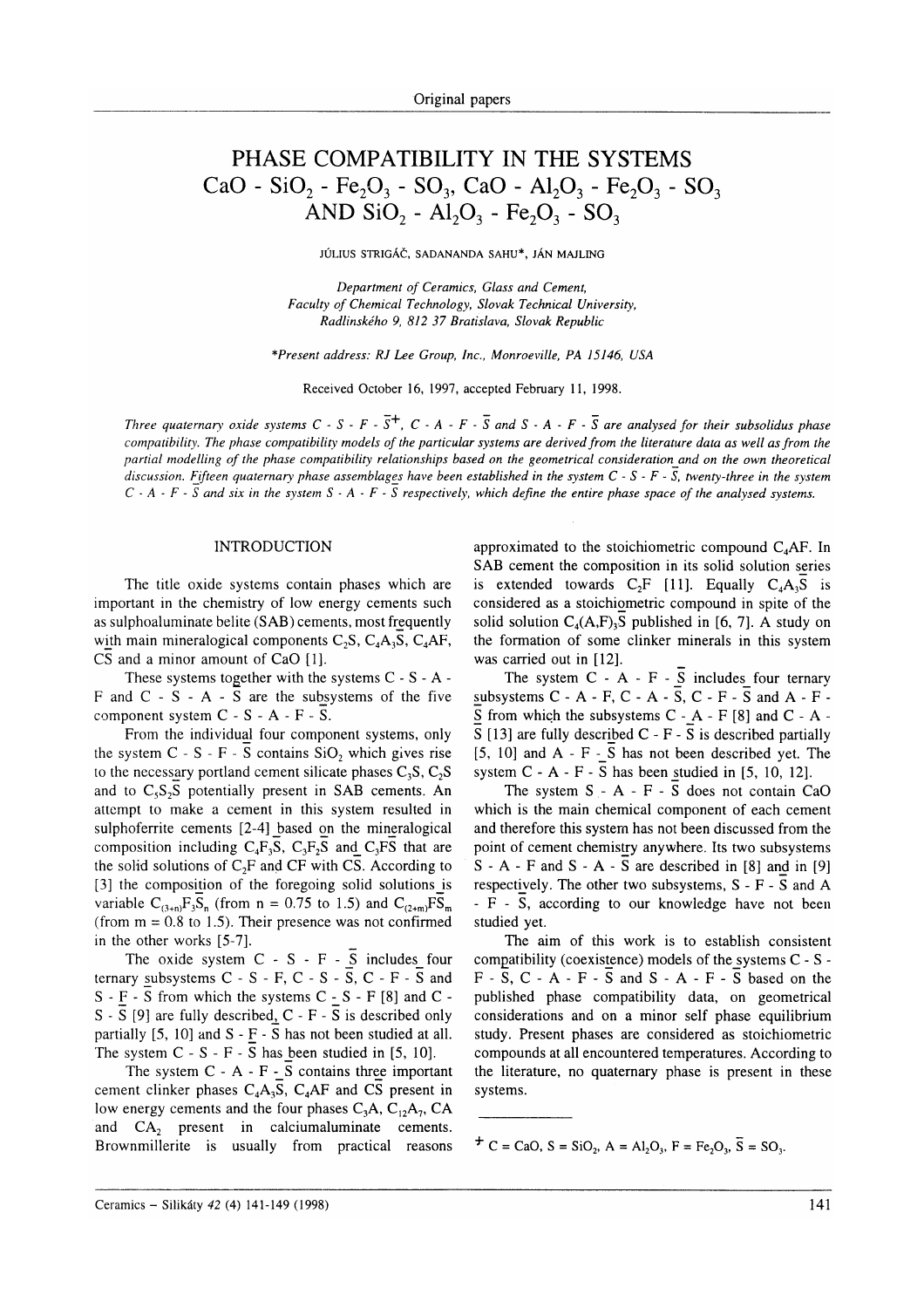The geometrical analysis of the phase compatibility was aided by specially developed programs (unpublished) enabling us to identify the singular chemical composition of the systems i. e. those which could be linked to chemical reaction of specific types. The respective reactions of the type  $A + B \rightarrow C + D$  and  $A + B + C \rightarrow$  $\rightarrow$  D + E have been of particular interest. The participants in the reaction schemes were single phases encountered in the systems.

The absence of relevant thermodynamic data of some phases made it impossible to predict the course of reactions on a general basis, e.g. the stable phase pairs (assemblages).

There is no definite reference temperature of the equilibrium phase compatibility defined either. This reflects the high and sometimes the very high difference in melting points of individual phases and in their thermal stability.

The phase compatibility models can be exploited in phase equilibria studies in the five component oxide system  $C - S - A - F - S$  relevant to sulphoaluminate, sulphoterrite and sulphosilicate cements.

### EXPERIMENTAL PART

Most of the phase relationships were published in literature \_except for the compatibility data including phases  $AS_3$ ,  $FS_3$  and FA. The preparation of FA was attempted using the analytical reagent grade  $Al_2O_3$  and  $Fe<sub>2</sub>O<sub>3</sub>$ . A stoichiometric mixture was homogenised in an agate mortar, pelletised and fired according to conditions given in [8] (1340  $\degree$ C for 6 hours) with subsequent quenching.

### REVIEW OF THE RELEVANT LITERATURE DATA. RESULTS AND DISCUSSION

## System  $C - S - F - \overline{S}$

This system contains 9 binary phases  $C_3S$ ,  $C_2S$ ,  $C_3S_2$ , CS,  $C_2F$ , CF, CF<sub>2</sub>, CS,  $\overline{FS}_3$  and one ternary phase  $C_5S_2S$ . The sulphoferrite phases  $C_4F_3S$ ,  $C_3F_2S$  and  $C_3F\overline{S}$ have not been included in the system. The subsystems  $C - S - F$  [8] and  $C - S - S$  [9] are fully described,  $C - F - \overline{S}$  is partially described [5, 10] except for the compatibility of  $\overline{CS}$  and  $\overline{FS}_3$ , but the coexistence  $CS$  -  $FS_3$  as related to geometrical consideration must be inevitable as well as the coexistence  $S - F\overline{S}_3$  which is the only possible coexistence in the subsystem  $S - F - S$ . In this way, all these subsystems can be taken as established (figure 1).

The phase relations among phases in the quaternary system  $C - S - F - \overline{S}$  were studied in [5, 10] with the establishment of the following assemblages:



Figure 1. Diagrams of the phase compatibility in the subsystems of the system  $C - S - F - \overline{S}$  (subsystem  $C - S - \overline{S}$  was published in [9]). a) subsystem  $C - F - S$ , b) subsystem  $C - F - \overline{S}$ , c) subsystem  $S - F - \overline{S}$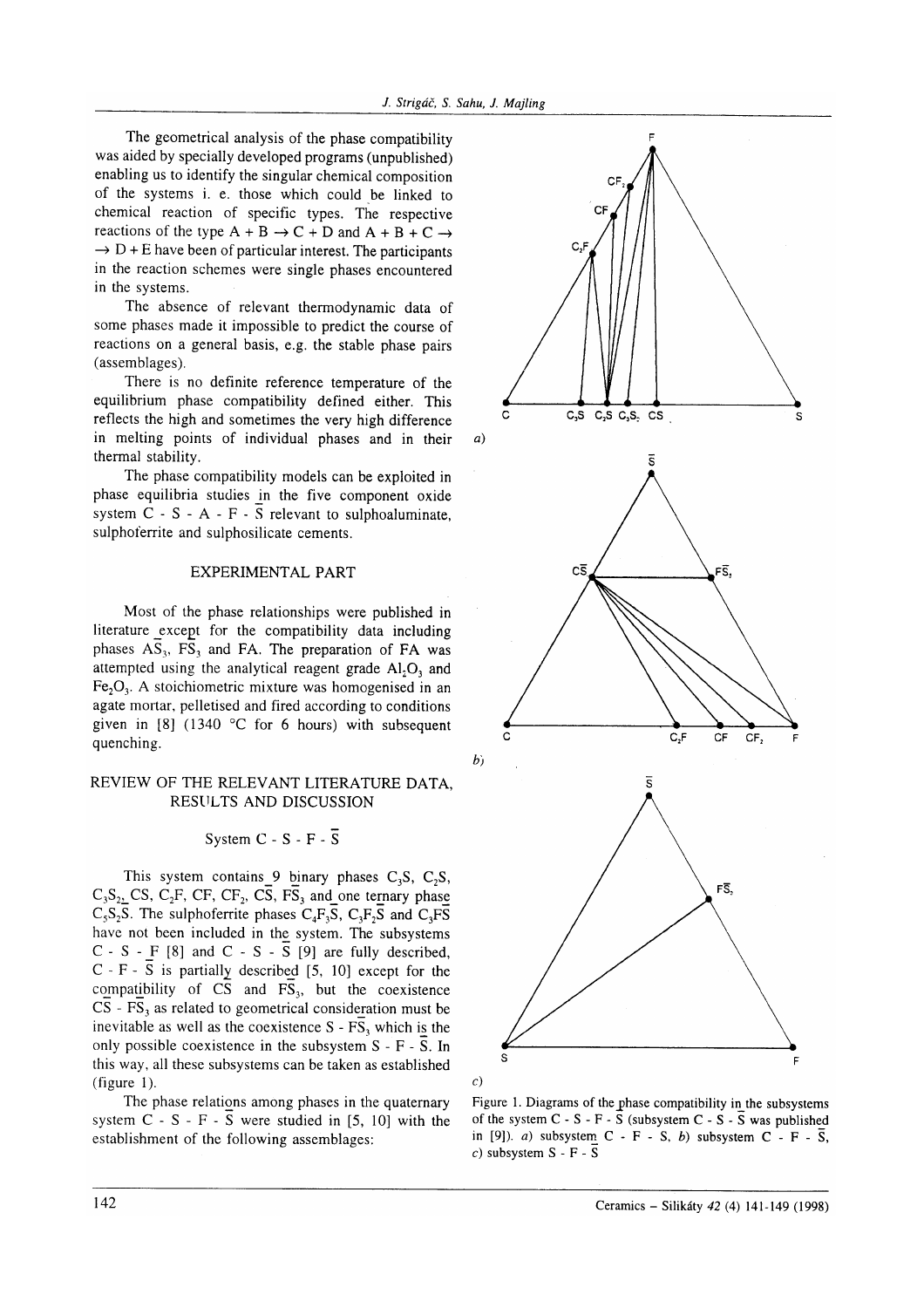(I) 
$$
C - C_2S - C_2F - C_5S_2\overline{S}
$$
 [5]  
\n(II)  $C - C_2F - CS - C_5S_2S$   
\n(III)  $C_2S - C_2F - CF - C_5S_2\overline{S}$ 

$$
(IV) \tC2F - CF - C\overline{S} - C5S2\overline{S}
$$

The phase compatibility in this system referred to the sulphoaluminate belite cement clinker, where  $C_3S$  and  $C_5S_5$  phases have not been included (burning temperature 1200 °C) were studied in [10]. Five 4 phase assernblages were identified:

$$
(V) \tC - C_2S - C_2F - C\overline{S}\n(VI) \tF - C_2S - C_3S_2 - C\overline{S}\n(VII) \tF - C_2S - CF_2 - C\overline{S}\n(VIII) \tC_2S - C_2F - CF - C\overline{S}\n(IX) \tC_2S - CF - CF_2 - C\overline{S}
$$

Experimental results  $[10]$  showed these three 5 component assemblages  $C_2S_2 - C_3S_2 - F - C\overline{S} - C_5S_2\overline{S}$ ,  $C_2S$  - CF - CF<sub>2</sub> - CS -  $C_5S_2\overline{S}$  and  $C_2S$  - CF<sub>2</sub> - F - CS - $C_5S_3S$  from which the following new 4 phase assemblages result:

| (X)    | $F - C_2S - C_3S_2 - C_5S_2S$                                              |
|--------|----------------------------------------------------------------------------|
| (XI)   | $F - C_2S - CF_2 - C_5S_2S$                                                |
| (XII)  | $F - C_3S_2 - CS - C_5S_2S$                                                |
| (XIII) | $F - CF_2 - CS - C_5S_2S$                                                  |
| (XIV)  | $C_2S$ - CF - C <sub>E<sub>2</sub></sub> - C <sub>5</sub> S <sub>2</sub> S |
| (XV)   | $CF - CF_2 - CS - C_5S_2S$                                                 |

These 15 assemblages do not contain S,  $\overline{S}$ , C<sub>3</sub>S, CS and  $\overline{FS}_3$  phases. Temperatures at which these assemblages were established 950 °C and 1050 °C did not enable the presence of  $C_3S$  and  $\overline{FS}_3$ . According to [14] Fe<sup>3+</sup> ions together with  $SO_4^{2-}$  ions in the system C - S - F - S had no adverse effect on C,S formation, therefore the presence of  $C_3S$  in this system below 1300 °C is prospective. The presence of  $F\overline{S}_3$  for the sake of its low thermal stability (480  $\degree$ C in the open system) is not probable.

 $F\overline{S}_3$  phase relationships were not experimentally verified. The corresponding phase relationship was solved by means of geometrical considerations.

Table 1. Phase compatibility matrix in the system  $C - S - F - \overline{S}$ .

|    | Phases                     | 1 | $\overline{2}$ | $\overline{\mathbf{3}}$ | 4 | 5 | 6 | $\overline{7}$ | 8            | 9 |   |   | 10 11 12 13 14 |                |             |
|----|----------------------------|---|----------------|-------------------------|---|---|---|----------------|--------------|---|---|---|----------------|----------------|-------------|
|    | C                          |   |                |                         |   | 0 |   |                |              | Ω |   |   | O              |                | 0           |
| 2  | S                          |   |                | 0                       | 0 |   |   | 1              | 0            | 1 |   | 1 | 0              | $0^{\rm G}$    | 1           |
| 3  |                            |   |                | -                       | 1 | 1 | 0 | 0              | $\mathbf{0}$ |   |   | 0 | 0              | 0              | 0           |
| 4  | $\frac{F}{S}$              |   |                |                         |   | 1 | 1 | 1              | 1            | 1 | 1 | 1 | 0              | 0              | 1           |
| 5  | $C_3S$                     |   |                |                         |   |   | 0 | 1              | 1            | 0 | 1 |   |                | 1              | $0^{\rm G}$ |
| 6  | $C_2S$                     |   |                |                         |   |   |   | 0              | 1            | 0 | 0 | 0 |                | 1              | 0           |
| 7  | $C_3S_2$                   |   |                |                         |   |   |   |                | 0            |   |   | 1 | 0              | 1              | 0           |
| 8  | $\mathbf{C}\mathbf{S}$     |   |                |                         |   |   |   |                | ٠            | 1 |   | 1 | 0              | 1              |             |
| 9  | $C_2F$                     |   |                |                         |   |   |   |                |              |   | 0 | 1 | $\theta$       | 1              | 0           |
| 10 | CF                         |   |                |                         |   |   |   |                |              |   |   | 0 | 0              |                | 0           |
| 11 | CE <sub>2</sub>            |   |                |                         |   |   |   |                |              |   |   |   | 0              | 1              | 0           |
| 12 | $\overline{c}\overline{s}$ |   |                |                         |   |   |   |                |              |   |   |   |                | 0 <sub>c</sub> | 0           |
| 13 | $\overline{\text{FS}}_3$   |   |                |                         |   |   |   |                |              |   |   |   |                |                |             |
| 14 | $C_5S_2S$                  |   |                |                         |   |   |   |                |              |   |   |   |                |                |             |

0 - denotes compatible (coexisting) phases

- 1 denotes incompatible (non coexisting) phases
- G presumed geometrically
- the other phase compatibility data is taken from the literature

On the basis of these 15 assemblages of the 4 component system and on the basis of the phase compatibility in its subsystems the compatibility of the system C - S -  $-F - \overline{S}$  including known phases is established by geometrical consideration. The "yes or no" compatibility of phases in the  $C - S - F - S$  system is represented by means of the phase compatibility matrix given in table 1. Symbol 0 řepresents compatible phases and symbol l incompatible phases, similarly as in [10]. The data contained in the phase compatibility matrix are transfor-

Table 2. The list of the equilibrium phase assemblages in the system  $C - S - F - \overline{S}$ .

| No. |              |                 | assemblage |                        |                                         | V,       | $\Sigma V_i$ |
|-----|--------------|-----------------|------------|------------------------|-----------------------------------------|----------|--------------|
|     | $\mathsf{C}$ | $C_3S$          |            | $C_2F$                 | $C_5S_2S$                               | 0.025748 | 0.025748     |
| 2   |              | $C_2F$          |            | CS                     | $C_5S_2S$                               | 0.086365 | 0.112113     |
| 3   | S            | F               |            | $\overline{c}$         | $\frac{\overline{CS}}{\overline{FS}_3}$ | 0.283910 | 0.396023     |
| 4   | S            | F               |            | $C_2^{\overline{S}}$   |                                         | 0.247423 | 0.643446     |
| 5   | S            | S               |            | $\overline{\text{CS}}$ | FS <sub>3</sub>                         | 0.164506 | 0.807952     |
| 6   | F            | $C_2S$          |            | $C_3S_2$               | $C_5S_2S$                               | 0.011299 | 0.819251     |
| 7   | F            | $C_2S$          |            | CF <sub>2</sub>        | $C_5S_2S$                               | 0.008679 | 0.827930     |
| 8   | F            | $C_3S_2$        |            |                        | $\mathbf{C}\mathbf{S}$                  | 0.059145 | 0.887075     |
| 9   | F            | $C_3S_2$        |            | $\frac{CS}{CS}$        | $C_5S_2S$                               | 0.028589 | 0.915664     |
| 10  | F            | CF <sub>2</sub> |            | CS                     | $C_5S_2S$                               | 0.021960 | 0.937624     |
| 11  | $C_3S$       | $C_2S$          |            | $C_2F$                 | $C_5S_2S$                               | 0.008383 | 0.946007     |
| 12  | $C_2S$       | $C_2F$          |            | CF                     | $C_5S_2S$                               | 0.008871 | 0.954878     |
| 13  | $C_2S$       | CF              |            | CF <sub>2</sub>        | $C_5S_2S$                               | 0.006423 | 0.961301     |
| 14  | $C_2F$       | CF              |            | $C_{\underline{S}}$    | $C_5S_2S$                               | 0.022447 | 0.983748     |
| 15  | CF           | CF <sub>2</sub> |            | CS                     | $C_5S_2S$                               | 0.016252 | 1.000000     |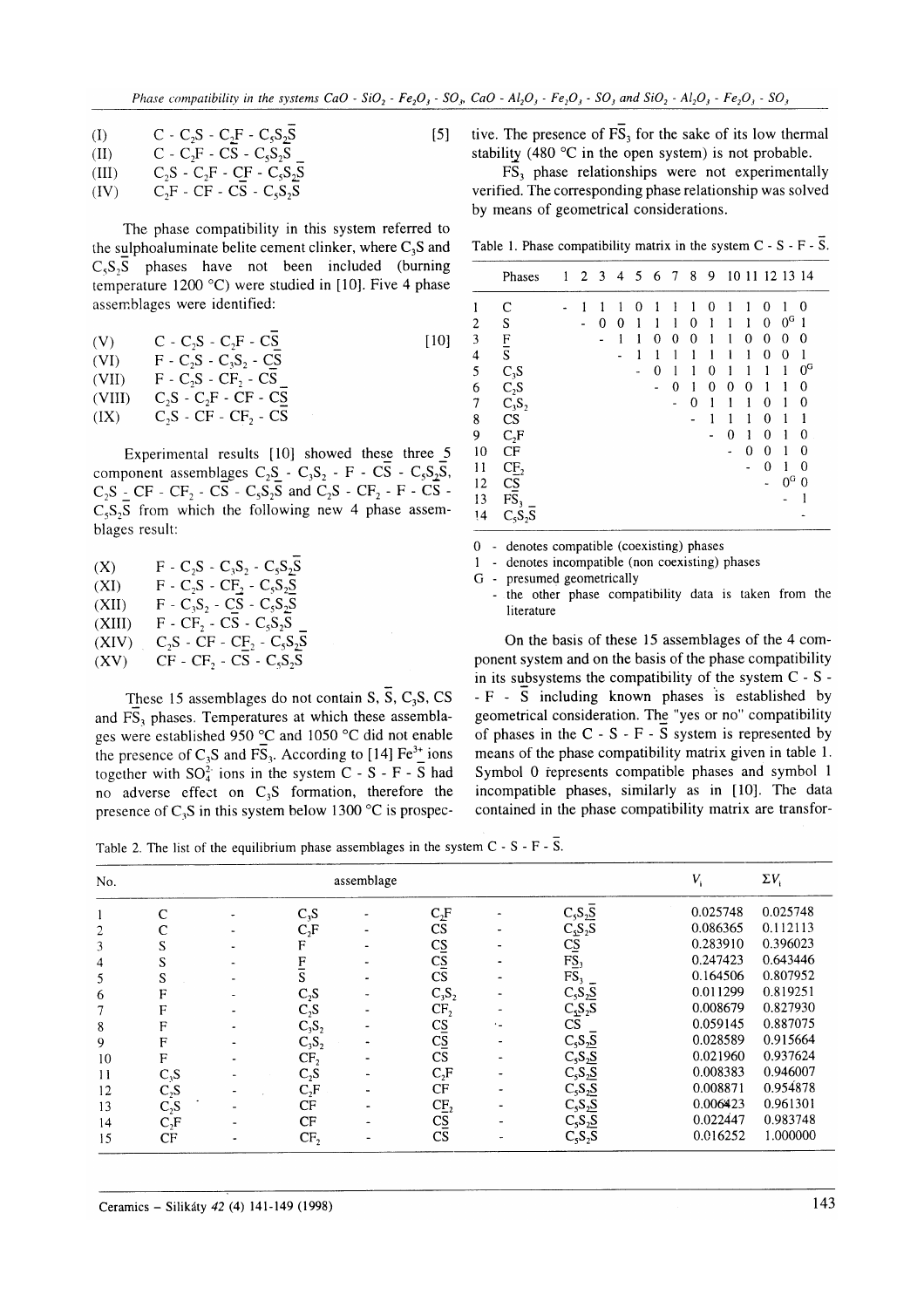med [15] into fifteen 4 phase assemblages of comparible phases (corresponding phase tetrahedra), which are listed in table 2. For each phase assemblage the relative volume  $V_i$  was calculated and a summing up of the relative volumes shows that the phase space is wholly filled by the tetrahedra with no empry space and without their superposition which implies the consistency of the phase compatibility data. The computed volumes refer to the positions of apexes of the tetrahedra given on the wt.% basis.

By comparison of the previous phase compatibility results it is seen that the assemblages  $(II)$ ,  $(III)$ ,  $(IV)$ ,  $(X)$ ,  $(XI)$ ,  $(XII)$ ,  $(XIII)$ ,  $(XIV)$  and  $(XV)$  are the same as the assemblages No. 2, 12, 14,6,7,9, 10, l3 and 15 given in table 2. The assemblage  $(I)$  is corresponding to the assemblages No. 1 and 1l at temperatures below the temperature of  $C_3S$  formation, where C and  $C_2S$  are compatible phases. Assemblages (VI), (VII), (WII) and  $(IX)$  correspond to the assemblages No. 6, 7, 12 and 13 in a case at which  $C_5S_2S$  is decomposed to its simpler constituents  $C_2S$  and  $\overline{CS}$  and assemblage (V) corresponds to assemblages No. 1 and 11 when C<sub>3</sub>S as well as  $C_5S_5\overline{S}$ are decomposed to their simpler constituents. So the results given in the present study are confirmed by the literature data. New phase assemblgges No. 3, 4, 5 and 8 containing additional phases S, S, CS and  $FS<sub>3</sub>$  were established from the results given in the phase compatibility matrix. At high temperatures at which the FS, phase can not exist, the assemblages No. <sup>4</sup> and 5 should\_transform into a new phase assemblage  $S - F - \overline{S} - CS$ .

## System  $C - A - F - \overline{S}$

This system contains 12 binary phases  $C_3A$ ,  $C_{12}A_7$ , CA, CA<sub>2</sub>, CA<sub>6</sub>, C<sub>2</sub>F, CF, CF<sub>2</sub>, CS, FA,  $\overrightarrow{AS}_3$ , FS<sub>3</sub> and two ternary phases  $C_4AF$  and  $C_4A_3\overline{S}$ . From its subsystems C - A - F [8], C - A -  $\overline{S}$  [13] and C - F -  $\overline{S}$ (previous paragraph of this work) are fully described and the subsystem A - F - S has not been studied yet and needs closer inspection. The subsystem  $A - F - S$ contains phases with very different levels of their thermal stability FS<sub>3</sub> up to 480 °C,  $\overline{AS_3}$  up to 770 °C and FA is unstable below 1318  $^{\circ}$ C [8]. Therefore the phase relationships can be established only from geometrical consideration and a theoretical prediction.

The presence of FA phase prepared experimentally was not unambiguous probably owing to insufficient quenching. X-ray records showed mainly the presence of solid solutions  $A(F)$ ss and  $F(A)$ ss.

The subsystem A - F - S has four possible solutions. Two solutions which would need coexistences  $A - FS$ and  $F - AS_3$  are not taken into account due to presumed reactions (1) and (2).

$$
A + F\overline{S}_3 \longrightarrow FA + 3\overline{S} \tag{1}
$$

$$
F + A\overline{S}_3 \longrightarrow FA + 3\overline{S}
$$
 (2)

This means the coexistences  $\overline{AS}_3$  - FA and  $\overline{FS}_3$  -FA are geometrically imperative. On the other hand,  $FA + \overline{S}$  at the temperatures where  $\overline{AS}_3$  and  $\overline{FS}_3$  are stable could react according to reactions (3).

$$
FA + 6\overline{S} \longrightarrow A\overline{S}_3 + F\overline{S}_3 \tag{3}
$$

Thermal stability of the phases  $\overline{AS}_3$  and  $\overline{FS}_3$  is a condition for their taking into consideration the study of the phase relationships. The reaction (1) and (2) with respect to the reaction (3) should proceed according to schemes  $(4)$  and  $(5)$ .

$$
2A + 2F\overline{S}_3 \longrightarrow A\overline{S}_3 + F\overline{S}_3 + FA \tag{4}
$$

$$
2F + 2A\overline{S}_3 \longrightarrow A\overline{S}_3 + F\overline{S}_3 + FA \tag{5}
$$

Without the relevant thermodynamic data it is difficult to decide a possible course of these reactions. From a practical point of view considering the open system, the following reaction scheme should be valid:

$$
A\overline{S}_3 + F\overline{S}_3
$$
 (above 480 °C) \n
$$
F + A\overline{S}_3 + 3\overline{S}
$$
 (above 770 °C) \n
$$
F + 9\overline{S}
$$

At the high temperatures above 1318 °C phases  $\overline{AS}_3$ and  $\overline{FS}_3$  will not exist and in the subsystem A - F -  $\overline{S}_3$ , the coexistence of  $\overline{S}$  - FA phases is only possible. If we take coexistences  $\overline{AS}_3$  - FA and  $\overline{FS}_3$  - FA into consideration we should take the coexistence  $\overline{AS}_3$  -  $\overline{FS}_3$ into consideration too. This means the compatibility of the phases in all subsystems of the system C - A - F -  $\overline{S}$ is established (figure 3).

The phase compatibility of the quaternary system C  $-A - F - S$  was studied in  $[5, 10, 12]$  with the establishment of the following compatible phases:

at 1150-1200 °C  $C_4A_3S$  coexists with  $C_2F$  and CF [12] up to 1300 °C  $C_4A_3S$  coexists with  $C_4AF$ at 1300-1350 °C CS -  $C_4AF$  -  $C_4A_3S$  coexist together

(1) 
$$
C - C_3A - C_4AF - C_4A_3S
$$
 at 950 °C [5]  
\n(II)  $C - C_2F - CS - C_4AF$   
\n(III)  $C - CS - C_4AF - C_4A_3S$   
\n(IV)  $C_3A - C_{12}A_7 - C_4AF - C_4A_3S$   
\n(V)  $C_{12}A_7 - CA - C_4AF - C_4A_3S$   
\n(V)  $CA - CF - C_4AF - C_4A_3S$   
\n(VII)  $C_2F - CF - CS - C_4A_3S$   
\n(VIII)  $C_2F - CF - C_4AF - C_4A_3S$   
\n(IX)  $C_2F - CS - C_4AF - C_4A_3S$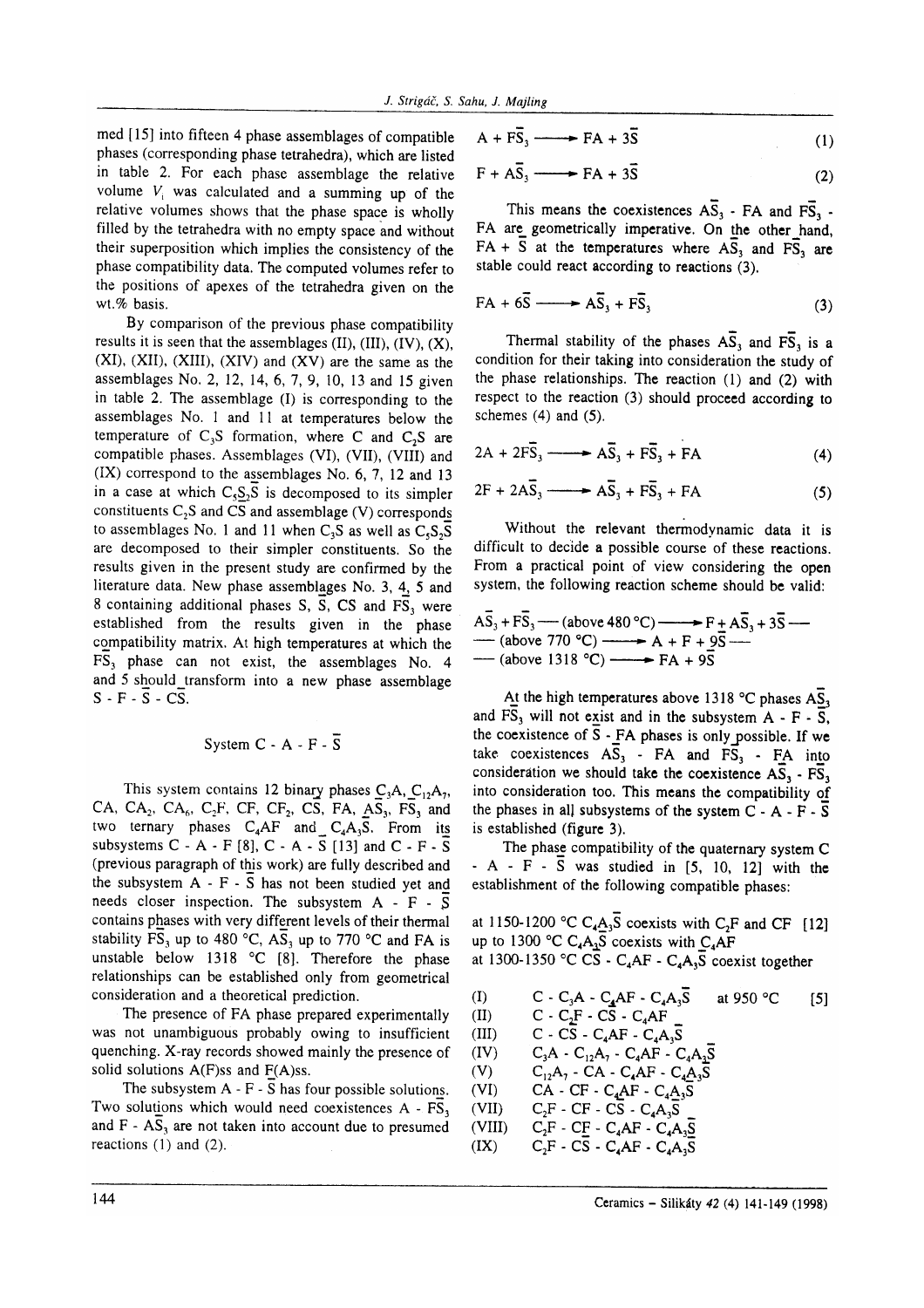The assemblages (I) and (III) in relation to sulphoaluminate cement clinkers containing  $C<sub>2</sub>S$  are stable above  $1115 °C$  [16].

The twelve 4 phase assemblages in the system C -  $A - F - \overline{S}$  relevant to sulphoaluminate belite cement clin-



Figure 2. Diagram of the phase compatibility in the system  $a$ )  $C-S-F-\overline{S}$ .

ker were identified in  $[10]$ : (I), (II), (III), (IV), (V), (VI), (vII), (VIII), (IX)

| (X)   | $F - CF_2 - CS - C_4A_3S$  |
|-------|----------------------------|
| (XI)  | $CA - CF - CE_2 - C_4A_3S$ |
| (XII) | $CF - CF_2 - CS - C_4A_3S$ |

In the system  $C - A - F - \overline{S}$  the following reactions (6) and (7) were reported [5, 10].

$$
3C + 3C_2F + C_4A_3\overline{S} \longrightarrow C\overline{S} + 3C_4AF
$$
 (6)

$$
3CF + C\overline{S} + 3C_4AF \longrightarrow 6C_2F + C_4A_3\overline{S}
$$
 (7)

According to the reactions  $(6)$  and  $(7)$  the phase associations C -  $C_2F - C_4A_3S$  and CF -  $\overline{CS}$  -  $C_4AF$  are unstable and transform to stable binary coexistences  $\overline{CS}$  - $C_4AF$  and  $C_2F - C_4A_3S$ .

On the basis of the known subsystems and the 12 assemblages, only the volume coexistences  $\overline{CS}$  - FA and FA -  $C_4A_3\overline{S}$  remain unknown. Coexistence CS - FA in the phase association  $A - F - C\overline{S}$  and coexistence  $FA - C<sub>4</sub>A<sub>3</sub>S$  in the phase association A - F -  $C<sub>4</sub>A<sub>3</sub>S$  must be inevitable as the only possibility in these phase associations related to geometric prediction.

The compatibility or incompatibility of phases in the system  $C - A - F - \overline{S}$  is given in the phase compatibility matrix given in table 3. The data contained in the phase compatibility matrix taking into account reactions (6) and (7), give twenty-three assemblages of compatible phases listed in table 4.

By comparison of the previously stated phase compatibility results, it is seen that assemblages (I), (II),



Figure 3. Diagrams of the phase compatibility in the subsystems of the system  $C - A - F - S$  (subsystem  $C - A - \overline{S}$  was published in [9] and subsystem  $C - F - \overline{S}$  in figure 1). a) subsystem  $C - A - F$ , b) subsystem  $A - F - \overline{S}$ 

(III), (IV), (V), (VI), (VII), (VIII), (IX), (X), (XI) and  $(XII)$  are the same as the assemblages No. 1, 2, 3,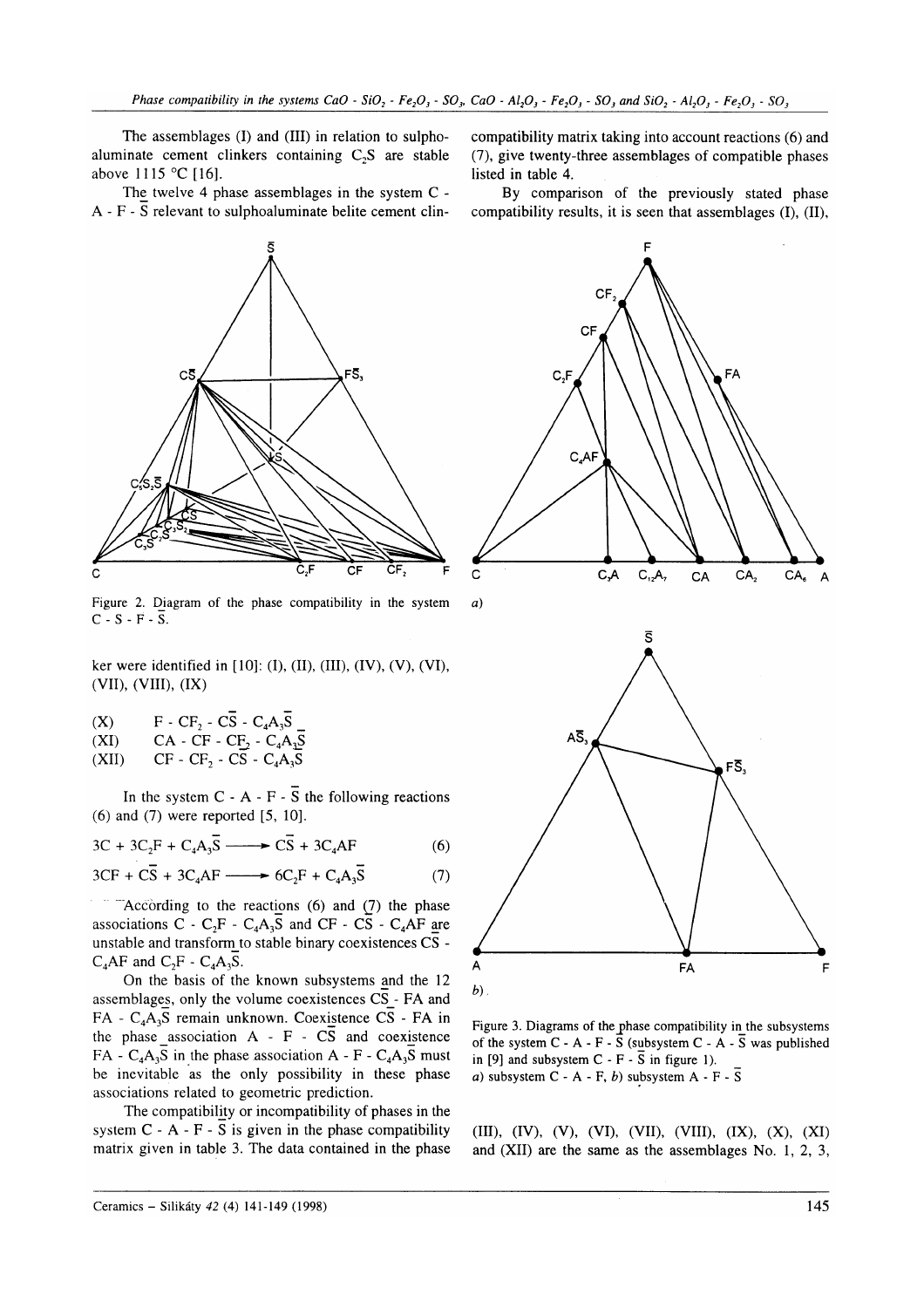14, 15, 18, 19, 20,21, 10, 17 and 22 given in table 4, Established are however the new phase assemblages No. 4, 5, 6, 7, 8, 9, 11, 12, 13, 16 and 23 containing additional phases A,  $\overline{S}$ , CA<sub>2</sub>, CA<sub>6</sub>, FA, A $\overline{S}$ <sub>3</sub> and  $FS<sub>3</sub>$ .

At high temperatures at which the phases  $A\overline{S}_3$  and  $F\overline{S}_3$  are not stable the assemblages No. 5, 11, 13 and 23 should transform into the following phase assemblages:

$$
A - \overline{S} - C\overline{S} - FA
$$
  
F - 
$$
\overline{S} - C\overline{S} - FA
$$

Table 3. Phase compatibility matrix in the system  $C - A - F - \overline{S}$ .

|    | phases                 | 2 | 3 | 4 | 5 | 6 | 7           | 8 | 9        | 10 | 11 | $12 \,$        | 13                  | 14             | 15                   | 16               | 17           | 18             |
|----|------------------------|---|---|---|---|---|-------------|---|----------|----|----|----------------|---------------------|----------------|----------------------|------------------|--------------|----------------|
|    | $\mathcal{C}$          |   |   |   | Ω |   |             |   |          | 0  |    |                | 0                   |                |                      |                  | $\bf{0}$     | $\Omega$       |
| 2  | A                      |   |   |   |   |   |             |   | 0        |    |    |                | 0                   | $\bf{0}$       | 0                    | $1^{\mathsf{T}}$ |              | 0              |
| 3  | F                      |   |   |   |   |   |             | 0 | $\bf{0}$ |    |    | 0              | $\mathbf 0$         | 0              | $1^{\mathsf{T}}$     | 0                |              | 0              |
| 4  | S                      |   |   |   |   |   |             |   |          |    |    |                | 0                   | 1 <sup>T</sup> | 0                    | $\bf{0}$         |              |                |
| 5  | $C_3A$                 |   |   |   | ۰ | 0 |             |   |          |    |    |                |                     |                |                      |                  | 0            | 0              |
| 6  | $C_{12}A_7$            |   |   |   |   |   | $\mathbf 0$ |   |          |    |    |                |                     |                |                      |                  | 0            | 0              |
| 7  | CA                     |   |   |   |   |   |             | 0 |          |    | 0  | 0              |                     |                |                      |                  | 0            | 0              |
| 8  | CA <sub>2</sub>        |   |   |   |   |   |             | ٠ | 0        |    |    | 0              |                     |                |                      |                  |              | 0              |
| 9  | CA <sub>6</sub>        |   |   |   |   |   |             |   |          |    |    |                |                     | 0              |                      |                  |              | 0              |
| 10 | $C_2F$                 |   |   |   |   |   |             |   |          |    | 0  |                | $\mathbf{0}$        |                |                      |                  | 0            | 0              |
| 11 | $\cal{CF}$             |   |   |   |   |   |             |   |          |    |    | $\mathbf 0$    | $\mathbf 0$         |                |                      |                  | 0            |                |
| 12 | CE <sub>2</sub>        |   |   |   |   |   |             |   |          |    |    | $\blacksquare$ | $\mathbf{0}$        |                |                      |                  |              | 0              |
| 13 | $\overline{\text{CS}}$ |   |   |   |   |   |             |   |          |    |    |                |                     | 0 <sub>c</sub> | $\mathbf{0}$         | 0 <sub>c</sub>   |              | 0              |
| 14 | FA                     |   |   |   |   |   |             |   |          |    |    |                | $\hat{\phantom{a}}$ |                | $0^{\mathsf{T}}$     | $0^{\text{T}}$   | $\mathbf{0}$ | $\theta$       |
| 15 | AS <sub>3</sub>        |   |   |   |   |   |             |   |          |    |    |                |                     |                |                      | $0^{\text{T}}$   |              | 0 <sub>c</sub> |
| 16 | FS <sub>3</sub>        |   |   |   |   |   |             |   |          |    |    |                |                     |                | $\ddot{\phantom{1}}$ |                  |              |                |
| 17 | $C_4AF$                |   |   |   |   |   |             |   |          |    |    |                |                     |                |                      |                  |              |                |
| 18 | $C_4A_3S$              |   |   |   |   |   |             |   |          |    |    |                |                     |                |                      |                  |              |                |

0 - denotes compatible (coexisting) phases

 $\Box$  - denotes incompatible (non coexisting) phases

G - presumed geometrically

T - forecasted theoretically

- the other phase compatibility data is taken from the literature

|  |  |  | Table 4. The list of the equilibrium phase assemblages in the system $C - A - F - S$ |  |  |  |  |  |
|--|--|--|--------------------------------------------------------------------------------------|--|--|--|--|--|
|  |  |  |                                                                                      |  |  |  |  |  |
|  |  |  |                                                                                      |  |  |  |  |  |

| No. |                           |                                                                        | assemblage |                        |                        | $V_i$    | $\Sigma V_i$ |
|-----|---------------------------|------------------------------------------------------------------------|------------|------------------------|------------------------|----------|--------------|
|     | $\mathsf{C}$              | $C_3A$                                                                 |            | $C_4$ AF               | $C_4A_3S$              | 0.016267 | 0.016267     |
| 2   | $\mathbf C$               |                                                                        |            | CS                     | $C_4AF$                | 0.072477 | 0.088744     |
| 3   | $\mathbf C$               | $\frac{C_2 F}{CS}$                                                     |            | $C_4$ AF               | $C_4A_3\overline{S}$   | 0.096858 | 0.185602     |
| 4   | A                         |                                                                        |            | FA                     | $C_4A_3S$              | 0.006723 | 0.192325     |
| 5   | Α                         |                                                                        |            | FA                     | $A\overline{S}_3$      | 0.176487 | 0.368812     |
| 6   | A                         | $\frac{C\mathbf{A}}{C\mathbf{S}}$<br>$\frac{C\mathbf{S}}{C\mathbf{S}}$ |            | FA                     | $C_4A_3S$              | 0.098947 | 0.467759     |
| 7   | F                         | CA <sub>2</sub>                                                        |            | CA <sub>6</sub>        | $C_4A_3S$              | 0.017280 | 0.485039     |
| 8   | F                         | CA <sub>2</sub>                                                        |            | CF <sub>2</sub>        |                        | 0.015369 | 0.500408     |
| 9   | F                         | CA <sub>6</sub>                                                        |            |                        | $C_4A_3S$<br>$C_4A_3S$ | 0.004293 | 0.504701     |
| 10  | F                         |                                                                        |            | $\frac{FA}{CS}$        | $C_4A_3S$              | 0.044026 | 0.548727     |
| 11  | F                         | $\frac{CE_2}{CS}$<br>$\frac{CS}{CS}$<br>$\overline{CS}$                |            | FA                     | FS,                    | 0.096416 | 0.645143     |
| 12  |                           |                                                                        |            |                        | $C_4A_3S$              | 0.063176 | 0.708319     |
| 13  | $\frac{F}{S}$             |                                                                        |            | $\frac{FA}{AS_3}$      | FS <sub>3</sub>        | 0.049024 | 0.757343     |
| 14  | $C_3A$                    | $C_{12}A_7$                                                            |            | $C_4AF$                | $C_4A_3S$              | 0.005921 | 0.763264     |
| 15  | $C_{12}A_7$               | CA                                                                     |            | $C_4$ AF               | $C_4A_3S$              | 0.005624 | 0.768888     |
| 16  | <b>CA</b>                 | CA <sub>2</sub>                                                        |            | CF <sub>2</sub>        | $C_4A_3S$              | 0.015529 | 0.784417     |
| 17  | CA                        | CF                                                                     |            | CF <sub>2</sub>        | $C_4A_3S$              | 0.009356 | 0.793773     |
| 18  | CA                        | CF                                                                     |            | $C_4$ AF               | $C_4A_3S$              | 0.014457 | 0.808230     |
| 19  | $C_2F$                    | $\cal{CF}$                                                             |            | $\overline{\text{CS}}$ | $C_4A_3S$              | 0.045002 | 0.853232     |
| 20  | $C_2F$                    |                                                                        |            | $C_4$ AF               | $C_4A_3S$              | 0.004202 | 0.857434     |
| 21  |                           | $rac{CF}{CS}$                                                          |            | $C_4$ AF               | $C_4A_3S$              | 0.019981 | 0.877415     |
| 22  |                           | CF <sub>2</sub>                                                        |            | $\overline{c}$         | $C_4A_3S$              | 0.032583 | 0.909998     |
| 23  | $C_2F$<br>$C_2F$<br>$C_3$ | FA                                                                     |            | $\overline{AS}_3$      | FS,                    | 0.090002 | 1.000000     |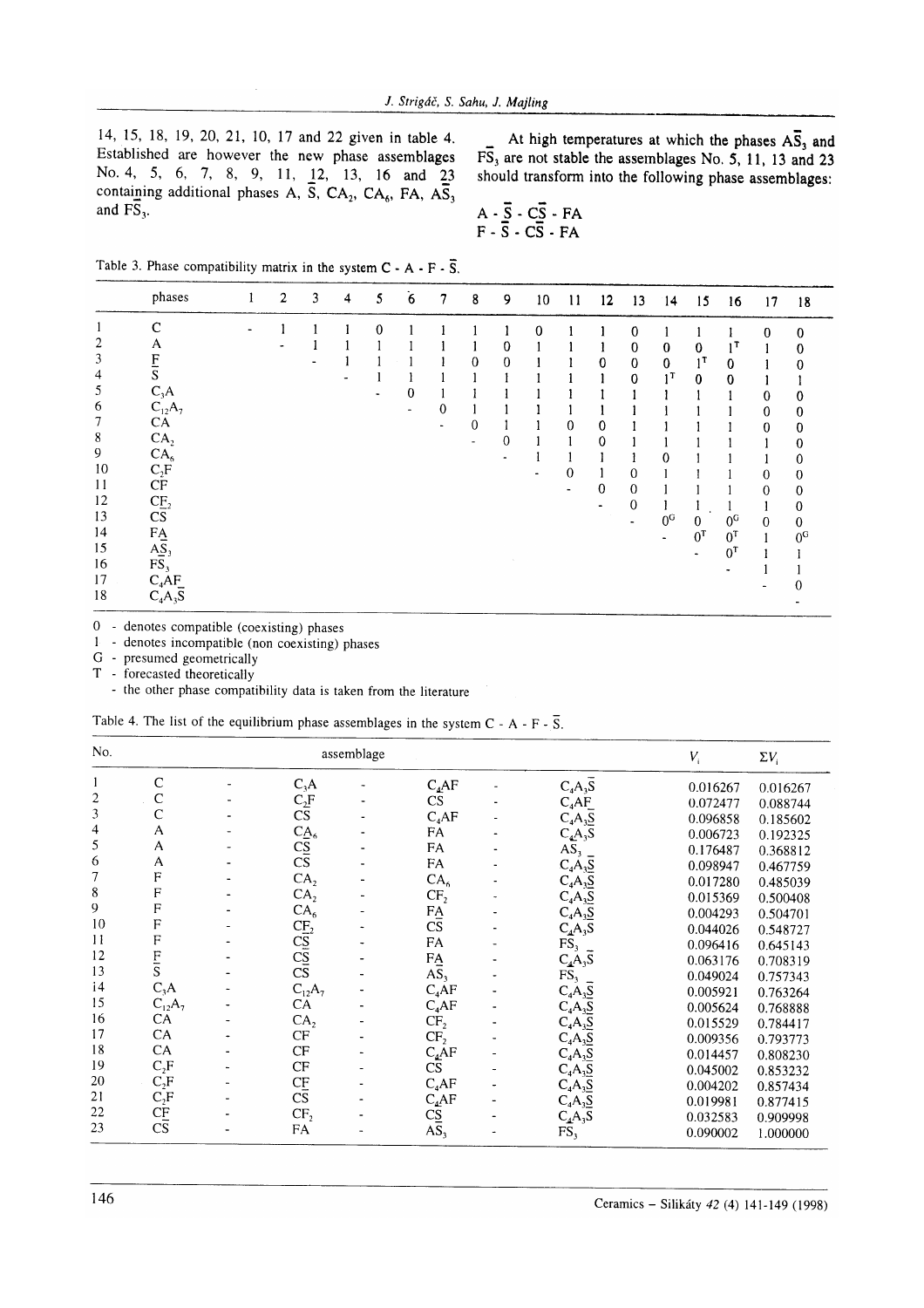

Figure 4. Diagram of the phase compatibility in the system  $C - A - F - S$ .

## System  $S - A - F - \overline{S}$

This system contains only 4 binary phases  $A_3S_2$ , FA,  $\overline{AS_3}$  and  $\overline{FS_3}$  but the establishment of the phase relationships owing to low thermal stability of  $AS<sub>3</sub>$  and  $\overline{FS}_3$  and simultaneously the high temperature of  $A_3S_2$  and FA formation is practically impossible. We have tried establishing only the theoretical model of this system without its experimental study, based only on the geo-



Figure 5. Diagrams of the phase compatibility in the subsystems of the system  $S - A - F - \overline{S}$  (subsystem  $S - A - \overline{S}$  was published in [9], subsystem S - F -  $\overline{S}$  in figure 1 and subsystem A - F -  $\overline{S}$ in figure 3).

metrical considerations and the theoretical forecast in spite of a lack of the relevant thermodynamic data.

From the subsystems  $S - A - F$  is fully described [8] (figure 5),  $S - A - \overline{S}$  is established on the basis of available thermodynamic data  $[9]$  and the subsystems S - $F - \overline{S}$  and  $A - F - \overline{S}$  have been described in previous paragraphs of this work. While for the subsystems S - A - F and  $S - F - \overline{S}$  only one solution existed in regard to the studied temperatures, for the subsystems S - A - <sup>S</sup> and A - F - S more solutions exist. The former system has two solutions and the latter one has four solutions. A combination of the last two systems depends on temperatures at which the process is performed. At temperatures, when  $A\overline{S}_3$  and  $F\overline{S}_3$  are stable in the subsystem S - A -  $\overline{S}$ , coexistences S -  $\overline{AS_3}$  and  $A_3S_2$  - $\overline{AS}_3$  should be valid. In the subsystem A - F - S in regard to coexistence  $S - A\overline{S}_3$  either coexistences  $F \overline{AS}_3$ ,  $FA - \overline{AS}_3$ ,  $\overline{AS}_3$  -  $\overline{FS}_3$  or coexistences A -  $\overline{FS}_3$ ,  $FA$ -  $FS_3$ ,  $AS_3$  -  $FS_3$  should be valid. In fact the coexistences A -  $\overline{FS}_3$ , F -  $\overline{AS}_3$  have been already ruled out in our previous discussion, therefore the coexistence  $S - AS<sub>3</sub>$  should be ruled out too. After this in the subsystem  $S - A - S$  there remain coexistences  $S - A_3S_2$ and  $A_3S_2$  -  $A\overline{S}_3$ , what implies the coexistences  $\overline{S}$  - FA, FA - AS<sub>3</sub>, FA - FS<sub>3</sub> in the subsystem A - F -  $\overline{S}$ . It has been discussed in the previous paragraph that at temperatures when  $\overline{AS}_3$  and  $\overline{FS}_3$  are stable phases the coexistence  $\overline{S}$  - FA should not be valid and this means therefore the coexistences  $FA - A\overline{S}_3$ ,  $FA - FS_3$  and  $AS<sub>3</sub> - FS<sub>3</sub>$  are valid.

There are still more combinations in subsvstems  $S - A - \overline{S}$  and  $A - F - S$  but it is difficult to screen which one of them is possible without the relevant thermodynamics data. The probable sequence of the coexistences in subsystems  $S - A - \overline{S}$  and  $A - F - \overline{S}$ depending on the temperature needs decomposition of FS, phase:

| conditions                                                | subsystem S - A - S                                                                    | subsystem A - F - S                                             |
|-----------------------------------------------------------|----------------------------------------------------------------------------------------|-----------------------------------------------------------------|
| up to 480 $^{\circ}$ C                                    | $S - A\overline{S}_3$ , $A_3S_2 - AS_3$                                                | $A - FS_3$ , FA - FS <sub>3</sub> ,<br>$AS_3$ - FS <sub>3</sub> |
| up to $770 °C$<br>above 770 °C<br>decomp. AS <sub>3</sub> | $S - AS_3, A_3S_2 - AS_3$<br>$S - A_3S_2$ , $A_3S_2 - A\overline{S}_3$<br>$S - A_3S_2$ | $F - AS_3$ , $FA - AS_3$<br>$S$ - FA, FA - AS,<br>$S - FA$      |

Let us utilise the previously solved subsystems  $S - A - \overline{S}$ and  $F - A - S$  at an establishment of the compatibility in the system  $S - A - F - S$ .

The system  $S - A - F - \overline{S}$  has only one possible "volume" coexistence  $A_3S_2 - F\overline{S}_3$  in the phase association F -  $\overline{S}$  - A<sub>3</sub>S<sub>2</sub>. The phase compatibility matrix of the system  $S - A - F - S$  is given in table 5. The establishment of the phase compatibility in this system consists of six 4 phase assemblages listed in table 6.

Ceramics – Silikáty 42 (4) 141-149 (1998) 147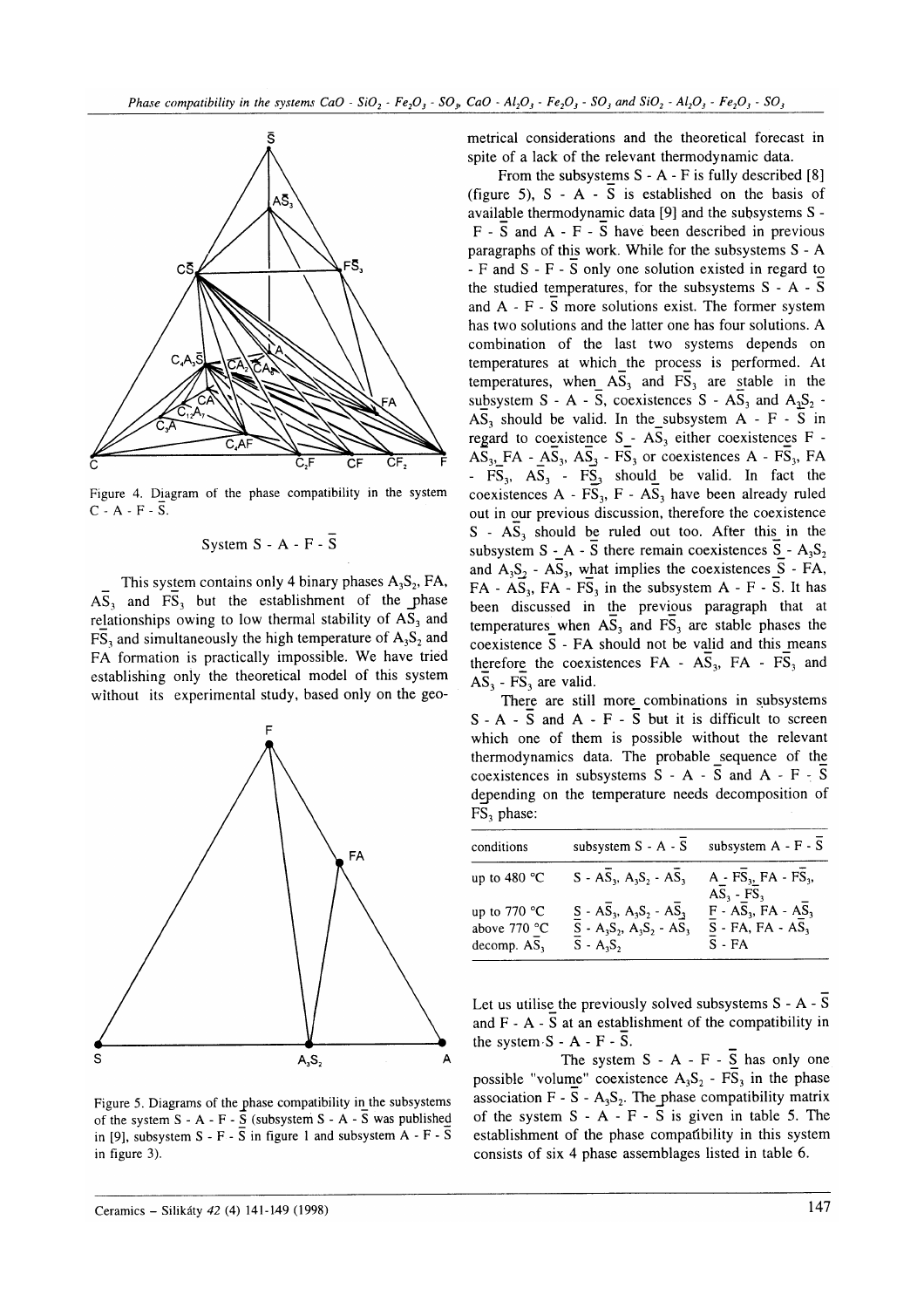Table 5. Phase compatibility matrix in the system  $S - A - F - \overline{S}$ .

|   | Phases          | 2 | 3 | 4 | 5              | 6                |                  | 8                |
|---|-----------------|---|---|---|----------------|------------------|------------------|------------------|
|   | S               |   |   | 0 | 0              |                  | 1 <sup>E</sup>   | 0 <sup>0</sup>   |
| 2 | A               |   |   |   | $\Omega$       | 0                | 0                | ۱T               |
| 3 | F               |   |   |   | 0              | 0                | $1^{\mathrm{T}}$ | 0                |
| 4 | S               |   |   |   | 0 <sup>E</sup> | $1^{\mathsf{T}}$ | 0                | 0                |
| 5 | $A_3S_2$        |   |   |   |                | 0                | 0 <sub>c</sub>   | $0c$ .           |
| 6 | FA              |   |   |   |                |                  | $0^{\mathrm{T}}$ | $0^{\mathsf{T}}$ |
|   | AS <sub>3</sub> |   |   |   |                |                  |                  | $0^{\texttt{T}}$ |
| 8 | FS,             |   |   |   |                |                  |                  |                  |
|   |                 |   |   |   |                |                  |                  |                  |

 $0 -$  denotes compatible (coexisting) phases

I - denotes incompatible (non coexisting) phases

E - verified experimentally in the work [9]

G - presumed geometrically

T - fbrecasted theoretically

- the other phase compatibility data is taken from the literature

In the case when in the subsystem  $S - A - \overline{S}$ coexistences S -  $\overrightarrow{AS_3}$  and  $A_3S_2$  -  $\overrightarrow{AS_3}$  are valid, the assemblages No. 2 and 5 (table 6) would transform into thc following phase assemblages:

 $S - \overline{S} - A\overline{S}_3 - F\overline{S}_3$  $S-A_3S_2-AS_3-FS_3$ 

In the case when coexistences  $\overline{S}$  - A<sub>3</sub>S<sub>2</sub>, A<sub>3</sub>S<sub>2</sub> - AS<sub>3</sub> in the subsystem  $S - A - S$  are valid and coexistences  $S$ - FA, FA -  $\overline{AS_3}$  and FA -  $\overline{FS_3}$  in the system A - F -  $\overline{S}$ are valid the assemblages No. 2, 5 and 6 would transform into the following phase assemblages:

|  |  |  | $S - S - A_3S_2 - FS_1$                                                             |
|--|--|--|-------------------------------------------------------------------------------------|
|  |  |  | $\overline{S}$ - A <sub>3</sub> S <sub>2</sub> - FA - A <sub>2</sub> S <sub>3</sub> |
|  |  |  | $S - A_3S_2 - FA - FS_3$                                                            |

From a practical point of view, conditions of the cement clinker tiring only temperatures are interesting at which  $\overline{AS}_3$  and  $\overline{FS}_3$  are not stable. In this case in the subsystems  $S - A - \overline{S}$  and  $F - A - \overline{S}$  only coexistences  $\overline{S}$ -  $A_3S_2$  and  $\overline{S}$  - FA are possible and system S - A - F -  $\overline{S}$ will consist of the following three assemblages:

$$
S - F - \overline{S} - A_3S_2
$$
  
A -  $\overline{S}$  - A<sub>3</sub>S<sub>2</sub> - FA  
F -  $\overline{S}$  - A<sub>3</sub>S<sub>2</sub> - FA

The phase compatibility in the system  $S - A - F - \overline{S}$ remains partially undefined. Our model of the system S -A - F -  $\overline{S}$  is showed in figure 6.

The compatibility of the phases in these systems encountered together with the phase compatibility in the systems  $C - S - A - F$  [8] and  $C - S - A - \overline{S}$  [9] can be a starting point for the establishment of the phase compatibility of the 5 component oxide system C - S - A  $-F - \overline{S}$  as it will be published in [17]. The phase compatibility models can also be the starting point for the establishment of solid state phase compatibility involving solid solutions.



Figure 6. Diagram of the phase compatibility in the system  $S-A-F-\overline{S}$ .

Table 6. The list of the equilibrium phase assemblages in the system  $S - A - F - \overline{S}$ .

| No. |          |                          |          | assemblage               |                 |                 |          | $\Sigma V_i$ |
|-----|----------|--------------------------|----------|--------------------------|-----------------|-----------------|----------|--------------|
|     |          |                          |          |                          | $A_3S_2$        | FS,             | 0.431240 | 0.431240     |
| 2   |          |                          |          | $\hat{\phantom{a}}$      | $A_3S_2$        | FS <sub>3</sub> | 0.286720 | 0.717960     |
|     | А        |                          | $A_3S_2$ |                          | FA              | $AS_3$          | 0.120837 | 0.838797     |
| 4   |          | $\overline{\phantom{a}}$ | $A_3S_2$ |                          | FA              | FS <sub>3</sub> | 0.066014 | 0.904811     |
|     | S        |                          | $A_3S_2$ |                          | AS <sub>3</sub> | FS <sub>3</sub> | 0.033566 | 0.938377     |
| 6   | $A_3S_2$ |                          | FA       | $\overline{\phantom{a}}$ | AS <sub>3</sub> | FS,             | 0.061623 | 1.000000     |